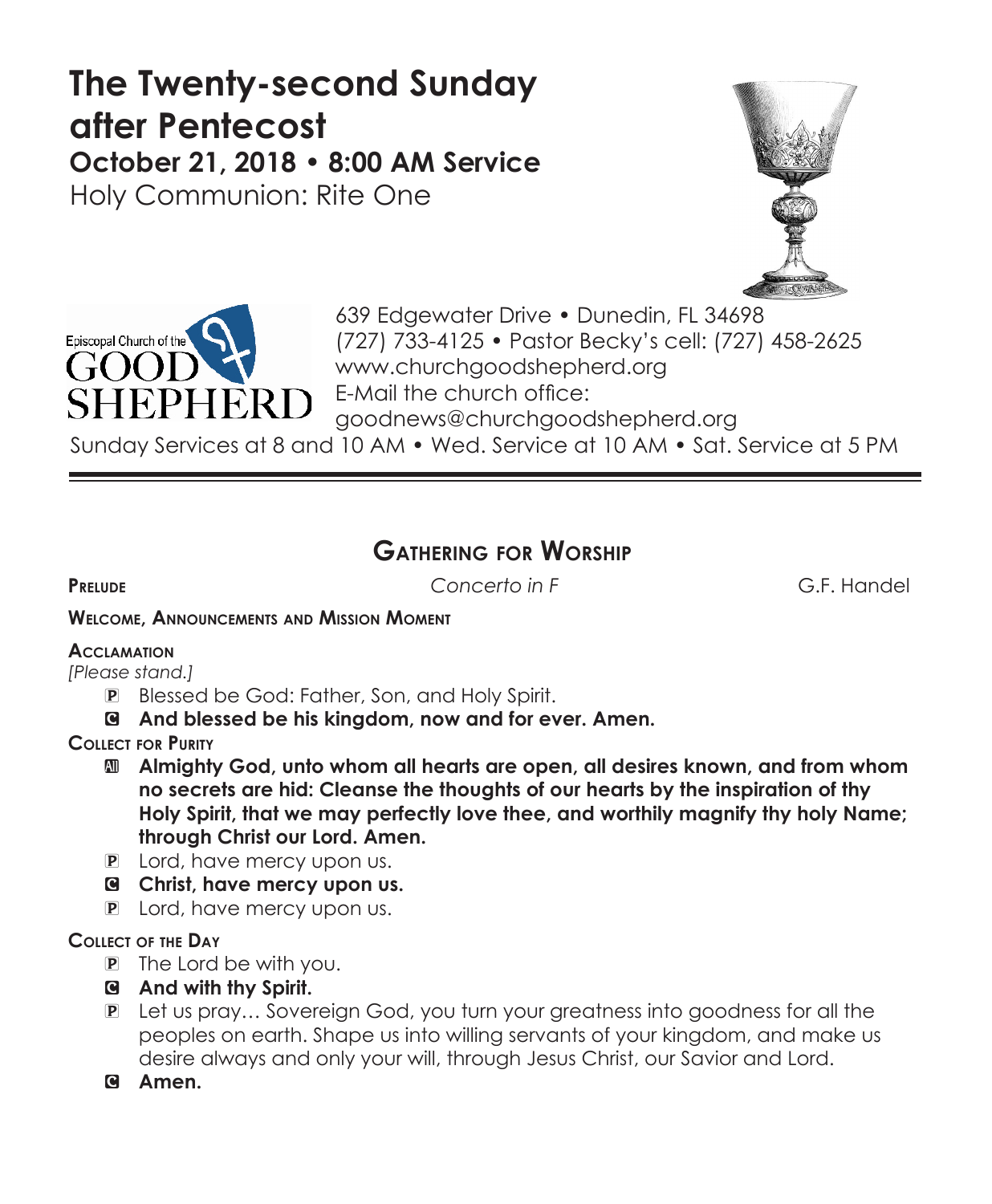# **WORD OF GOD**

**The Readings:** Job 38:1–7 • Psalm 104:1–9,25,37b • Hebrews 5:1–10 • Mark 10:35–45 *[Please be seated.]*

The First Reading

L *The First Reading is taken from Job, chapter 38…*

Then the Lord answered Job out of the whirlwind: "Who is this that darkens counsel by words without knowledge? Gird up your loins like a man, I will question you, and you shall declare to me. Where were you when I laid the foundation of the earth? Tell me, if you have understanding. Who determined its measurements—surely you know! Or who stretched the line upon it? On what were its bases sunk, or who laid its cornerstone when the morning stars sang together and all the heavenly beings shouted for joy?"

- L The Word of the Lord.
- C **Thanks be to God.**

The Psalm: [read responsively, La Lector/<sup>8</sup> Congregation]

- L *We will read responsively from Psalm 104…*
- L Bless the Lord, O my soul; O Lord my God, how excellent is your greatness! you are clothed with majesty and splendor.
- C **You wrap yourself with light as with a cloak and spread out the heavens like a curtain.**
- L You lay the beams of your chambers in the waters above; you make the clouds your chariot; you ride on the wings of the wind.
- C **You make the winds your messengers and flames of fire your servants.**
- L You have set the earth upon its foundations, so that it never shall move at any time.
- C **You covered it with the Deep as with a mantle; the waters stood higher than the mountains.**
- L At your rebuke they fled; at the voice of your thunder they hastened away.
- C **They went up into the hills and down to the valleys beneath, to the places you had appointed for them.**
- L You set the limits that they should not pass; they shall not again cover the earth.
- C **O Lord, how manifold are your works! in wisdom you have made them all; the earth is full of your creatures.**
- L Hallelujah!

The Second Reading:

L *The Second Reading is taken from Hebrews, chapter 5…*

 Every high priest is taken from the people and put in charge of things that relate to God for their sake, in order to offer gifts and sacrifices for sins. The high priest is able to deal gently with the ignorant and those who are misled since he himself is prone to weakness. Because of his weakness, he must offer sacrifices for his own sins as well as for the people. No one takes this honor for themselves but takes it only when they are called by God, just like Aaron.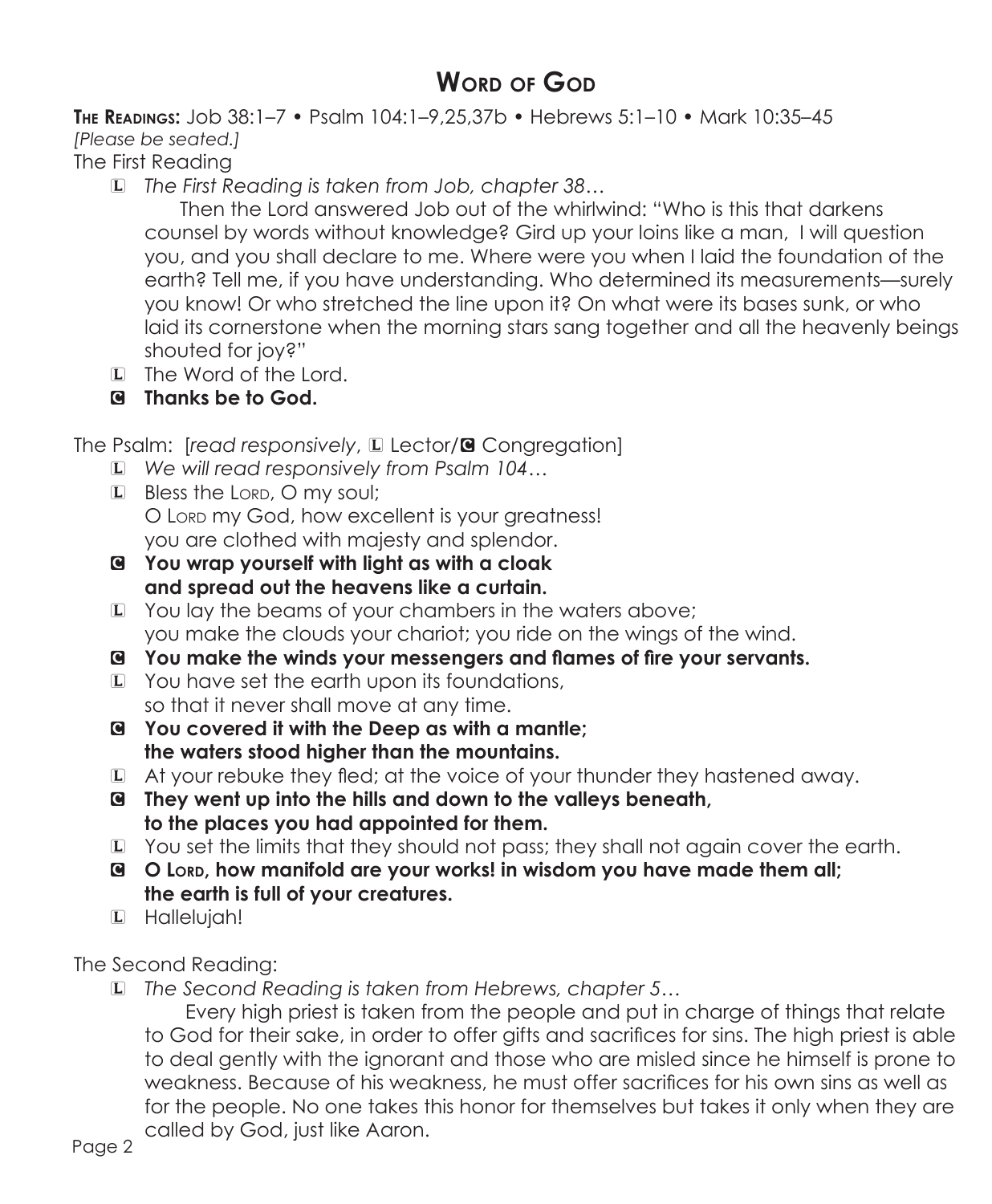In the same way Christ also didn't promote himself to become high priest. Instead, it was the one who said to him,

 *You are my Son. Today I have become your Father*, as he also says in another place,

*You are a priest forever, according to the order of Melchizedek.*

 During his days on earth, Christ offered prayers and requests with loud cries and tears as his sacrifices to the one who was able to save him from death. He was heard because of his godly devotion. Although he was a Son, he learned obedience from what he suffered. After he had been made perfect, he became the source of eternal salvation for everyone who obeys him. He was appointed by God to be a high priest according to the order of Melchizedek.

L The Word of the Lord.

# C **Thanks be to God.**

The Gospel:

*[Please stand.]*

- D The Holy Gospel of our Lord Jesus Christ according to Mark.
- C **Glory be to thee, O Lord.**
- D James and John, Zebedee's sons, came to Jesus and said, "Teacher, we want you to do for us whatever we ask."

"What do you want me to do for you?" he asked.

 They said, "Allow one of us to sit on your right and the other on your left when you enter your glory."

Jesus replied, "You don't know what you're asking! Can you drink the cup I drink or receive the baptism I receive?"

"We can," they answered.

 Jesus said, "You will drink the cup I drink and receive the baptism I receive, but to sit at my right or left hand isn't mine to give. It belongs to those for whom it has been prepared."

 Now when the other ten disciples heard about this, they became angry with James and John. Jesus called them over and said, "You know that the ones who are considered the rulers by the Gentiles show off their authority over them and their high-ranking officials order them around. But that's not the way it will be with you. Whoever wants to be great among you will be your servant. Whoever wants to be first among you will be the slave of all, for the Human One didn't come to be served but rather to serve and to give his life to liberate many people."

D The Gospel of the Lord.

# C **Praise be to thee, O Christ.**

**Sermon** Becky Robbins-Penniman

*[Please be seated.]*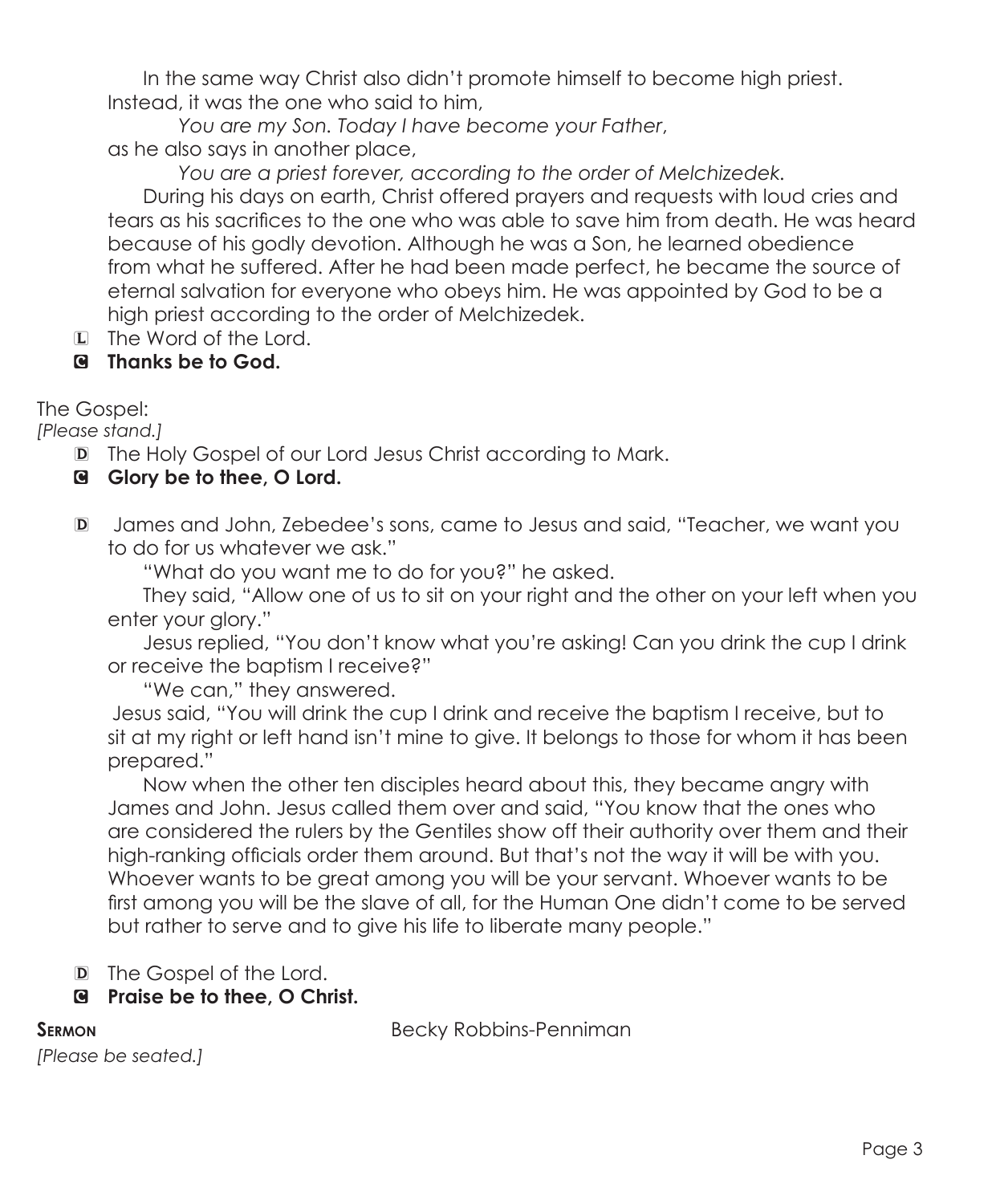# **Nicene Creed**

*[Please stand.]*

C **We believe in one God, the Father, the Almighty, maker of heaven and earth, of all that is, seen and unseen.** 

**We believe in one Lord, Jesus Christ, the only Son of God, eternally begotten of the Father, God from God, Light from Light, true God from true God, begotten, not made, of one Being with the Father. Through him all things were made. For us and for our salvation he came down from heaven: by the power of the Holy Spirit he became incarnate from the Virgin Mary, and was made man. For our sake he was crucified under Pontius Pilate; he suffered death and was buried. On the third day he rose again in accordance with the Scriptures; he ascended into heaven and is seated at the right hand of the Father. He will come again in glory to judge the living and the dead, and his kingdom will have no end.**

**We believe in the Holy Spirit, the Lord, the giver of life, who proceeds from the Father and the Son. With the Father and the Son he is worshiped and glorified. He has spoken through the Prophets. We believe in one holy catholic and apostolic Church. We acknowledge one baptism for the forgiveness of sins. We look for the resurrection of the dead, and the life of the world to come. Amen.**

#### **Prayers of the People**

*[Sit, stand, or kneel, as you prefer.]*

- D Let us pray for the whole state of Christ's Church and the world.
- L Almighty and everliving God, who in thy holy Word hast taught us to make prayers, and supplications, and to give thanks for all humanity: Receive these our prayers which we offer unto thy divine Majesty, beseeching thee to inspire continually the Universal Church with the spirit of truth, unity, and concord; and grant that all those who do confess thy holy Name may agree in the truth of thy holy Word, and live in unity and godly love. Lord of Life,

# C **Hear our prayer.**

L Give grace, O heavenly Father, to all bishops, especially to Michael, our Presiding Bishop; Dabney, our Bishop; Barry and Michael, our Assisting Bishops; Becky, our Rector; Cindy, our Deacon; Ann, our Priest Associate; to our companion diocese of the Dominican Republic; to the following churches in the Diocese of Southwest Florida: St. Augustine's, St. Petersburg; St. Edmund's, Arcadia; and Christ Church, Bradenton; to the Clearwater Deanery Collaboration Partners; and to all priests, deacons, and the laity in their ministry; that they may, both by their life and doctrine, set forth thy true and lively Word, and rightly and duly administer thy holy Sacraments. Lord of Life,

# C **Hear our prayer.**

L And to all thy people give thy heavenly grace, and especially to this congregation here present; that, with meek heart and due reverence, they may hear and receive thy holy Word, truly serving thee in holiness and righteousness all the days of their life. Lord of Life,

# C **Hear our prayer.**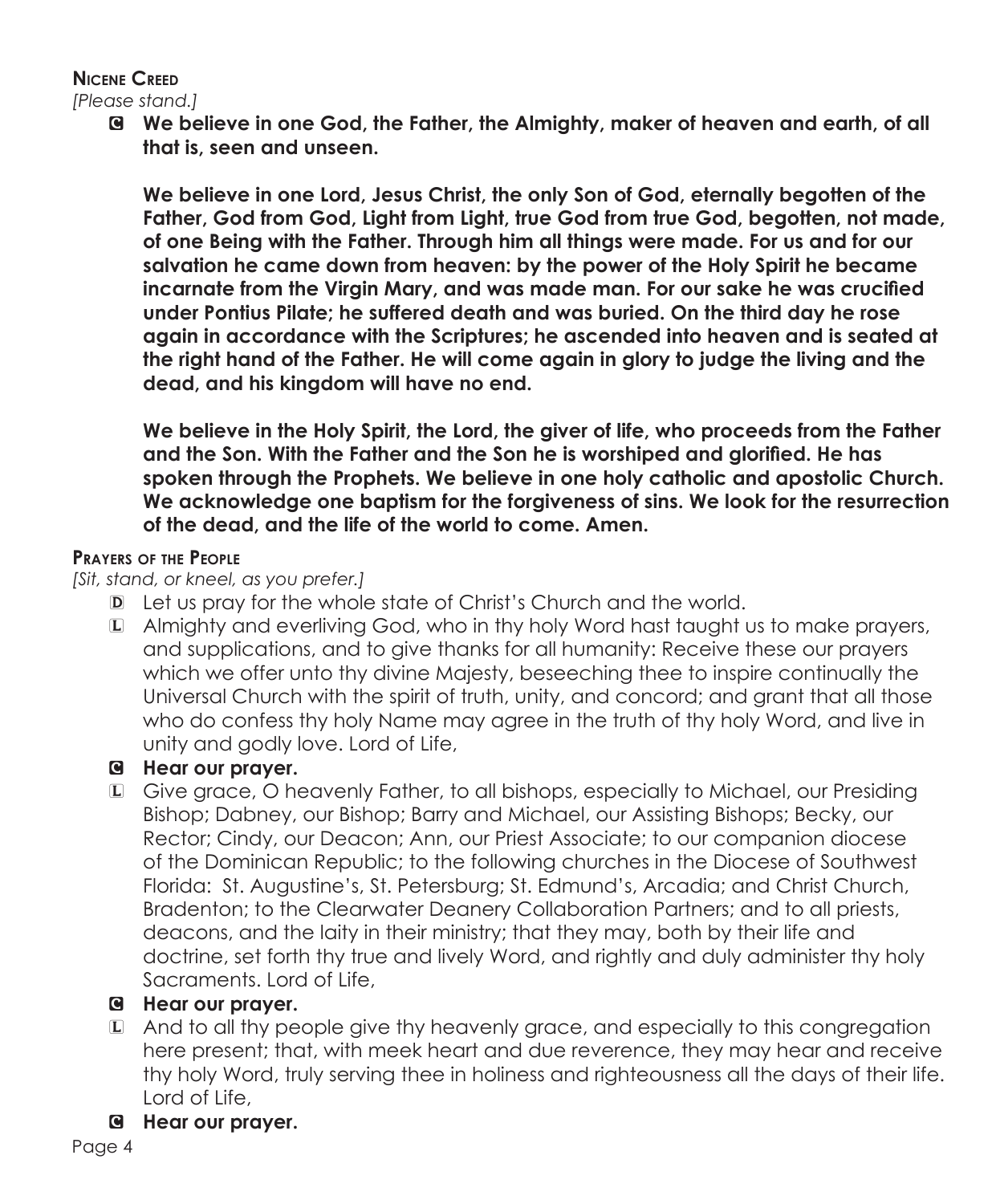L We beseech thee also so to rule the hearts of those who bear the authority of government in this and every land, especially President Trump, that they may be led to wise decisions and right actions for the welfare and peace of the world. We pray that all God's children, especially those in the Middle East, might live in the hope of the world peace for which we are created. Lord of Life,

# C **Hear our prayer.**

L And we most humbly beseech thee, of thy goodness, O Lord, to comfort and succor [*Add handwritten names from notebook*] and all those who, in this transitory life, are in trouble, sorrow, need, sickness, or any other adversity, especially those listed in the weekly news who have asked for our prayers. I now invite you to pray for others by name, aloud or in your hearts. [*Time is left for people to speak.*] We pray in faith. Lord of Life,

# C **Hear our prayer.**

L Open, O Lord, the eyes of all people to behold thy gracious hand in all thy works, that, rejoicing in thy whole creation, they may honor thee with their substance, and be faithful stewards of thy bounty. We give thanks for the flowers given to the glory of God by Laurel Banta in memory of Fred Banta; by Joseph Hall in loving memory of Ethel Hall; by the Hopwood family in memory of Stephen Hopwood; and by Margaret, Ed, Terry, David, Allan, Evelyn, Robyn, Lori, Paul, Libby, Rowena, Carolyn, Eric, Shannon, and Suzy Kirk in memory of Rowena Anne Kirk and her son, the Rev. Terrell Thomas Kirk. We give thanks for all the blessings of this life, [*especially… read from notebook*]. Lord of Life,

# C **Hear our prayer.**

L And we also bless thy holy Name for all thy servants departed this life in thy faith and fear, [*especially… add names from notebook*]. Please add names of those on your heart, silently or aloud. [*Time is left for people to speak.*] We beseech thee to grant them continual growth in thy love and service; and to grant us grace so to follow the good examples of all thy saints, that with them we may be partakers of thy heavenly kingdom. Lord of Life,

# C **Hear our prayer.**

- L Grant these our prayers, O Father, for Jesus Christ's sake, our only Mediator and Advocate.
- C **Amen.**

# **Confession and Forgiveness of Sin**

*[Please stand or kneel, as you choose.]*

- D Let us humbly confess our sins unto Almighty God. [*Silence is kept.*] Most merciful God,
- C **we confess that we have sinned against thee in thought, word, and deed, by what we have done, and by what we have left undone. We have not loved thee with our whole heart; we have not loved our neighbors as ourselves. We are truly sorry and we humbly repent. For the sake of thy Son Jesus Christ, have mercy on us and forgive us; that we may delight in thy will, and walk in thy ways, to the glory of thy Name. Amen.**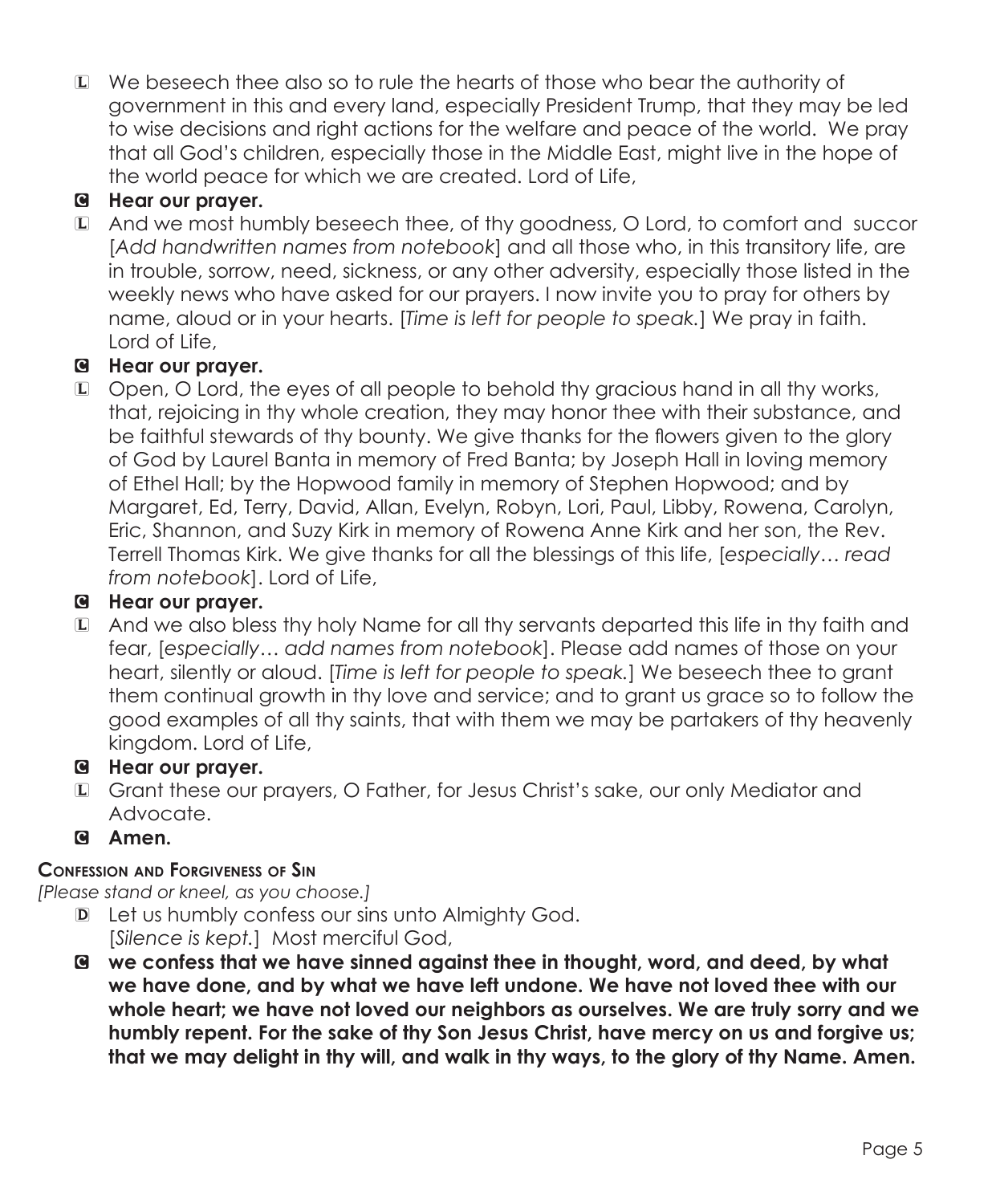- P Almighty God, our heavenly Father, who of his great mercy hath promised forgiveness of sins to those who with hearty repentance and true faith turn unto him, have mercy upon you, pardon and deliver you from all your sins, confirm and strengthen you in all goodness, and bring you to everlasting life; through Jesus Christ our Lord.
- C **Amen.**

#### **Prayers and Blessings**

#### **The Peace**

*[Please stand.]*

- P The peace of the Lord be always with you.
- C **And with thy spirit.**

# **The Holy Communion**

# **Offertory Sentence**

D Walk in love, as Christ loved us and gave himself for us, an offering and sacrifice to God. Be grateful you have gifts to share with a hurting world, and give with a cheerful heart.

#### **Offertory**

#### **Presentation of the Offerings**

*[Please stand when the offering plate is presented by the Deacon.]*

- D As we receive these gifts, we acknowledge:
- C **All things come from thee, O Lord and of thine own have we given thee.**

**The Great Thanksgiving:** Eucharistic Prayer II

- P The Lord be with you.
- C **And with thy spirit.**
- P Lift up your hearts.
- C **We lift them up unto the Lord.**
- P Let us give thanks unto our Lord God.
- C **It is meet and right so to do.**
- P It is very meet, right, and our bounden duty, that we should at all times, and in all places, give thanks unto thee, O Lord, holy Father, almighty, everlasting God. Through Jesus Christ our Lord; who on the first day of the week overcame death and the grave, and by his glorious resurrection opened to us the way of everlasting life. Therefore with Angels and Archangels, and with all the company of heaven, we laud and magnify thy glorious Name; evermore praising thee, and saying,
- C **Holy, holy, holy, Lord God of Hosts: Heaven and earth are full of thy glory. Glory be to thee, O Lord Most High. Blessed is he that cometh in the name of the Lord. Hosanna in the highest.**

*[Please kneel or stand, as you choose.]*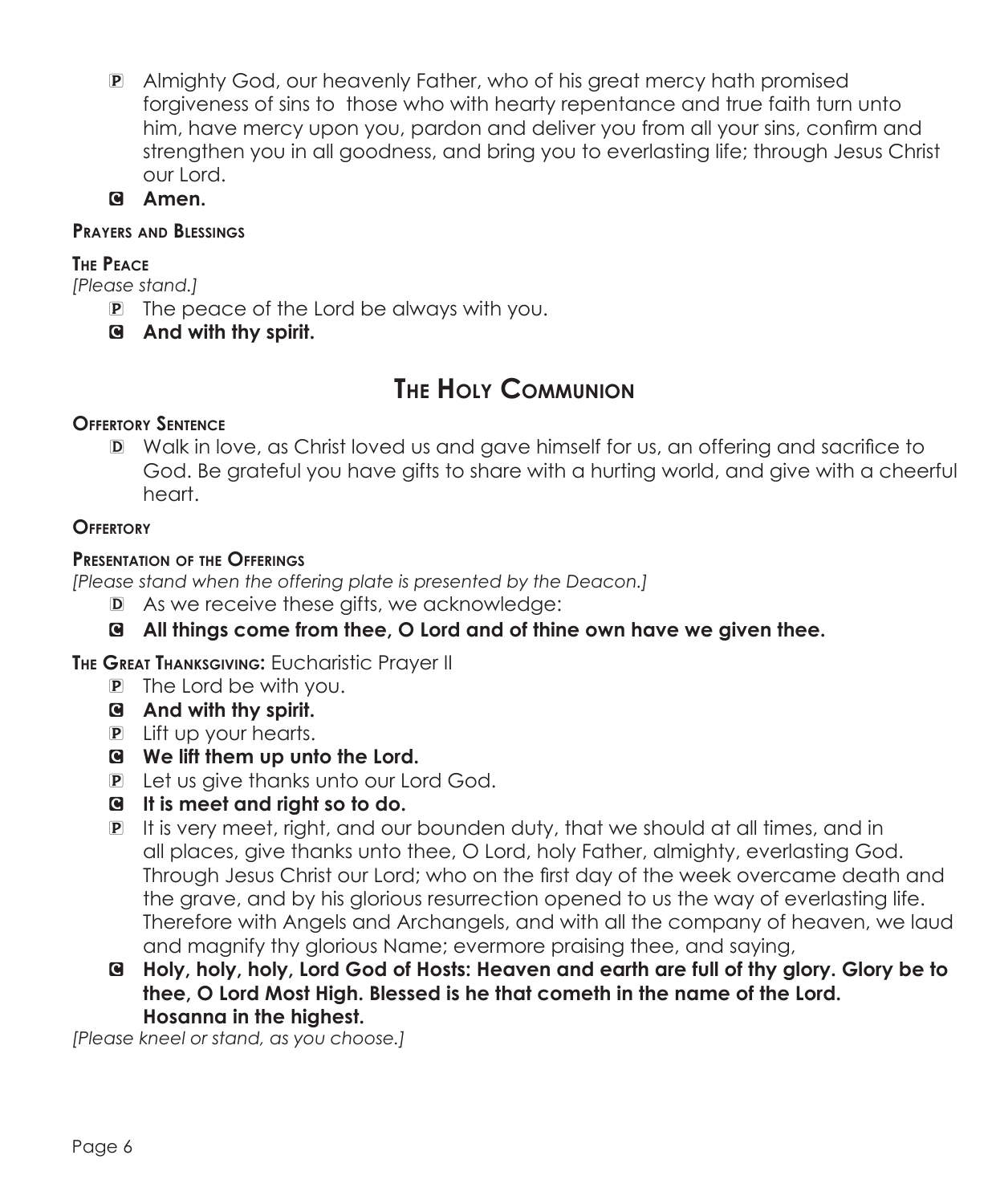P All glory be to thee, O Lord our God, for that thou didst create heaven and earth, and didst make us in thine own image; and, of thy tender mercy, didst give thine only Son Jesus Christ to take our nature upon him, and to suffer death upon the cross for our redemption. He made there a full and perfect sacrifice for the whole world; and did institute, and in his holy Gospel command us to continue, a perpetual memory of that his precious death and sacrifice, until his coming again.

For in the night in which he was betrayed, he took bread; and when he had given thanks to thee, he broke it, and gave it to his disciples, saying, "Take, eat, this is my Body, which is given for you. Do this in remembrance of me."

Likewise, after supper, he took the cup; and when he had given thanks, he gave it to them, saying, "Drink this, all of you; for this is my Blood of the New Covenant, which is shed for you, and for many, for the remission of sins. Do this, as oft as ye shall drink it, in remembrance of me."

 Wherefore, O Lord and heavenly Father, we thy people do celebrate and make, with these thy holy gifts which we now offer unto thee, the memorial thy Son hath commanded us to make; having in remembrance his blessed passion and precious death, his mighty resurrection and glorious ascension; and looking for his coming again with power and great glory. And we most humbly beseech thee, O merciful Father, to hear us, and, with thy Word and Holy Spirit, to bless and sanctify these gifts of bread and wine, that they may be unto us the Body and Blood of thy dearly-beloved Son Jesus Christ.

- C **And we earnestly desire thy fatherly goodness to accept this our sacrifice of praise and thanksgiving, whereby we offer and present unto thee, O Lord, our selves, our souls and bodies. Grant, we beseech thee, that all who partake of this Holy Communion may worthily receive the most precious Body and Blood of thy Son Jesus Christ, and be filled with thy grace and heavenly benediction; and also that we and all thy whole Church may be made one body with him, that he may dwell in us, and we in him; through the same Jesus Christ our Lord;**
- P By whom, and with whom, and in whom, in the unity of the Holy Ghost all honor and glory be unto thee, O Father Almighty, world without end.
- **G AMEN.**

# **The Lord's Prayer**

- P And now, as our Savior Christ hath taught us, we are bold to say,
- C **Our Father, who art in heaven, hallowed be thy Name, thy kingdom come, thy will be done, on earth as it is in heaven. Give us this day our daily bread. And forgive us our trespasses, as we forgive those who trespass against us. And lead us not into temptation, but deliver us from evil. For thine is the kingdom, and the power, and the glory, for ever and ever. Amen.**